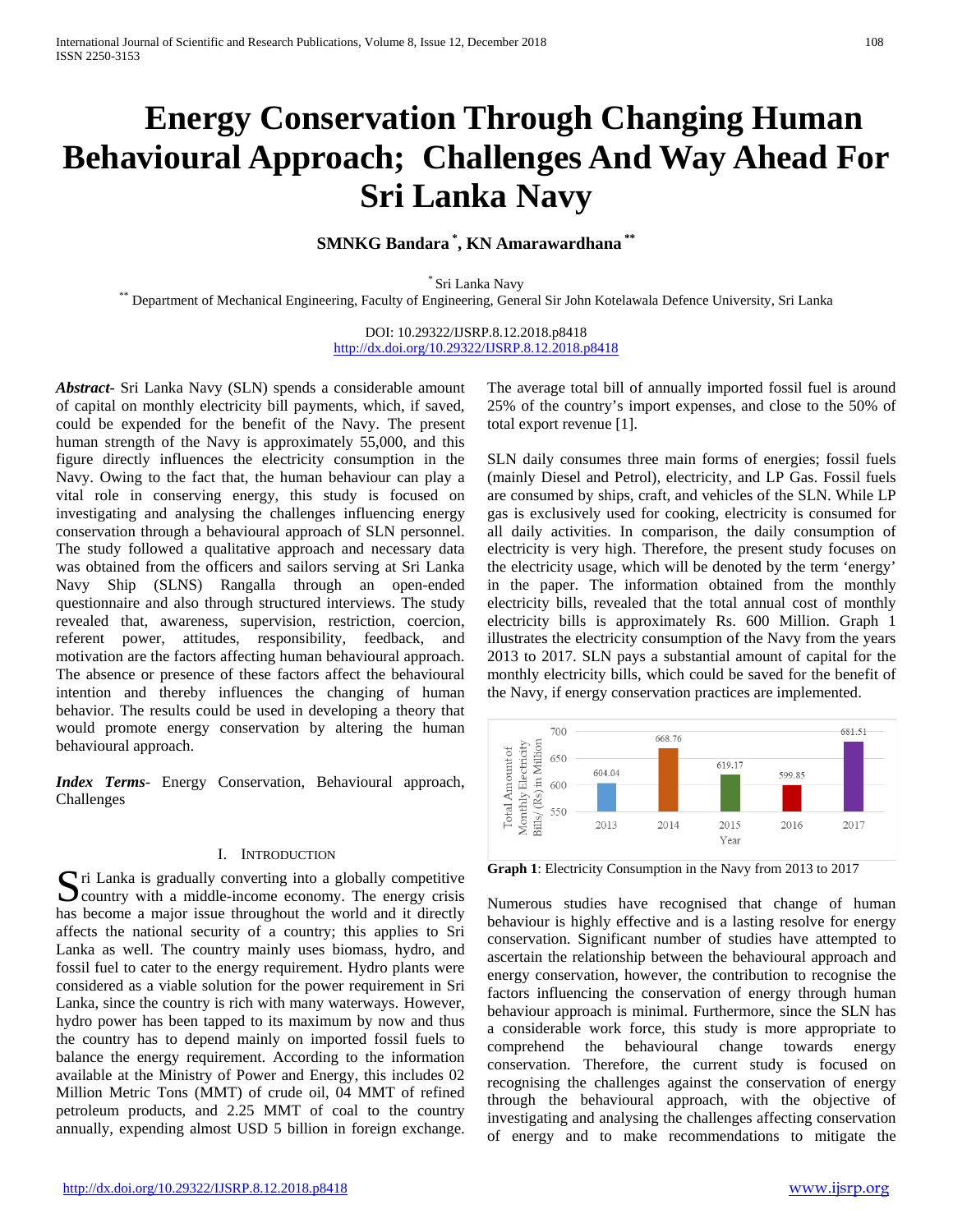challenges to conserve energy. So far, not a single study has attempted to identify the challenges regarding conservation of energy in the military context through a behavioural approach.

# II. LITERATURE REVIEW

Energy conservation can be defined as 'any attempt made to decrease the consumption of energy to conserve energy resources for the future and reduce the effect on the environment' [2]. Energy conservation is achievable via two methods; 'technologyfixed' and 'behavioural approach.' The technology-fixed method is purely based on improving, developing, installing energy efficient systems, and devices and machinery to decrease the energy consumption [3]. Though it is highly effective and shortterm solution for energy conservation, it is a costly process. A behavioural approach is a successful way towards energy conservation since the outcome is efficient and also it is a longterm solution to conserve energy. The behavioural approach towards energy conservation is a complicated process influenced by various factors and can be considered as the leading pillar of the successful energy conservation [4,5].

Behaviour change is defined as an exploration-oriented review process to address any specific knowledge, attitude, behaviour, and practices those are interconnected to achieve any goal [6]. Similarly, the behavioural approach includes the changes in stimulus conditions that influence the change in human behaviour [7]. There are a couple of factors identified as attributes for behavioural change towards energy conservation, namely; awareness, economy and environment, supervision, feedback, motivation and interventions. The change of consumer behaviour towards energy conservation is the key to saving energy; this is a complicated process influenced by various factors [5]. Behavioural approach could be accomplished by changing human attitudes, whereas attitudes can be influenced by motivating and raising public awareness [3, 6].

Knowledge on energy conservation is identified as a significant obstacle, and the economic and operational factors, and frustration due to non-availability of energy-efficient equipment act as certain impediments for energy conservation in laboratories [5]. Various investigators have recognised the applying of behaviours towards energy conservation at home is highly motivated, primarily by economic factors and secondly by environmental factors. Another study revealed both factors are equally crucial and positively correlated, since attitudes and valuing of the environment with the energy saving habits in the home leads to use energy saving appliances, thereby ultimately benefitting the economy [8, 9].

Supervision has a significant impact on a person's behaviour and directly affects the change of behaviour. If someone is knowledgeable on the impact of energy conservation, close supervision leads him/her towards energy conservation. However, the abusive supervision directly influences someone's behaviour negatively [10]. Supervision determines a person's behavioural intention positively or negatively, and ultimately it changes the human behaviour. Similarly, various feedback methods and interventions influence energy conservation via human behavioural changes. The indirect and direct feedback methods provide a compelling motivation factor to actively conserve energy and possible to save energy from 3% to 20% [11]. The feedback system on energy consumption, plays a significant role rather than merely implementing measurement programmes. Accordingly, a study has revealed that the users have saved energy from 3.5% to 22% due to real-time feedback [12]. The behaviour on energy consumption in a household primarily depends on habits and routine practices. A constructive correlation was identified between energy saving and changing of behaviours towards energy saving in households. These behaviours and routine procedures can be changed by enhancing knowledge, setting targets, and energy feedback, thereby allowing households to conserve energy significantly [8, 13].

Motivation is another critical factor that changes human behaviour. It is proved that motivation is critical for the performance of behaviour, and therefore for behaviour change [14]. According to various studies, a person can be motivated in different ways to act in a way that is expected. Behavioural change can be achieved through the attitudes and motivation can influence the attitudes [3, 6]. Motivation implements selfregulation which involves superseding existing habits over time until achieving a specified goal [15, 16, 17]. Finally, it is identified that most successful interventions are the interventions that create physical and social opportunities for the employees to conserve energy. Those are the six intervention functions of "Behaviour Change Wheel (BCW)", education, environmental restructuring, persuasion, modelling, and incentive and enablement. They have been examined in each research approach towards energy saving indirectly or directly, and either alone or in combination with two or more interventions [18]. The BCW is a methodical review of behaviour change interventions, especially for health research, based on popular behaviour theories such as *Theory of planned behaviour*. According to the BCW, motivation, opportunity, and capability are the causes of behaviour. Somebody's physical and mental capacity to engage in the particular behaviour is considered as the 'capability' whereas motivation includes all mental processes that empower a particular behaviour and clear decision-making. Opportunity is the factor that makes the individual's behaviour possible [18].

As illustrated in Figure 1, functions of nine interventions are located around the central hub, and a study has identified six interventions, i.e., education, incentive, enablement, environmental restructuring, persuasion, and modelling to understand the influence of behavioural interventions towards energy conservation [18]. However, to date, no investigations have been made on the other three functions, i.e., Coercion, Restriction, and Training. These three interventions are highly related to the military setup, because military tasks are accomplished through these functions. Within this context, it is possible to assume that applying these three functions may help to conserve energy in a military context, which will be a catalyst to conserve energy. Coercion is the expectancy of penalty or cost. Applying penalties against employees in a workplace for energy conservation may be impractical, but salary-related penalties may be the most effective penalty type [18]. The restriction includes orders, regulations, and rules targeting a specific behaviour to restrict or reduce the effect of engagement.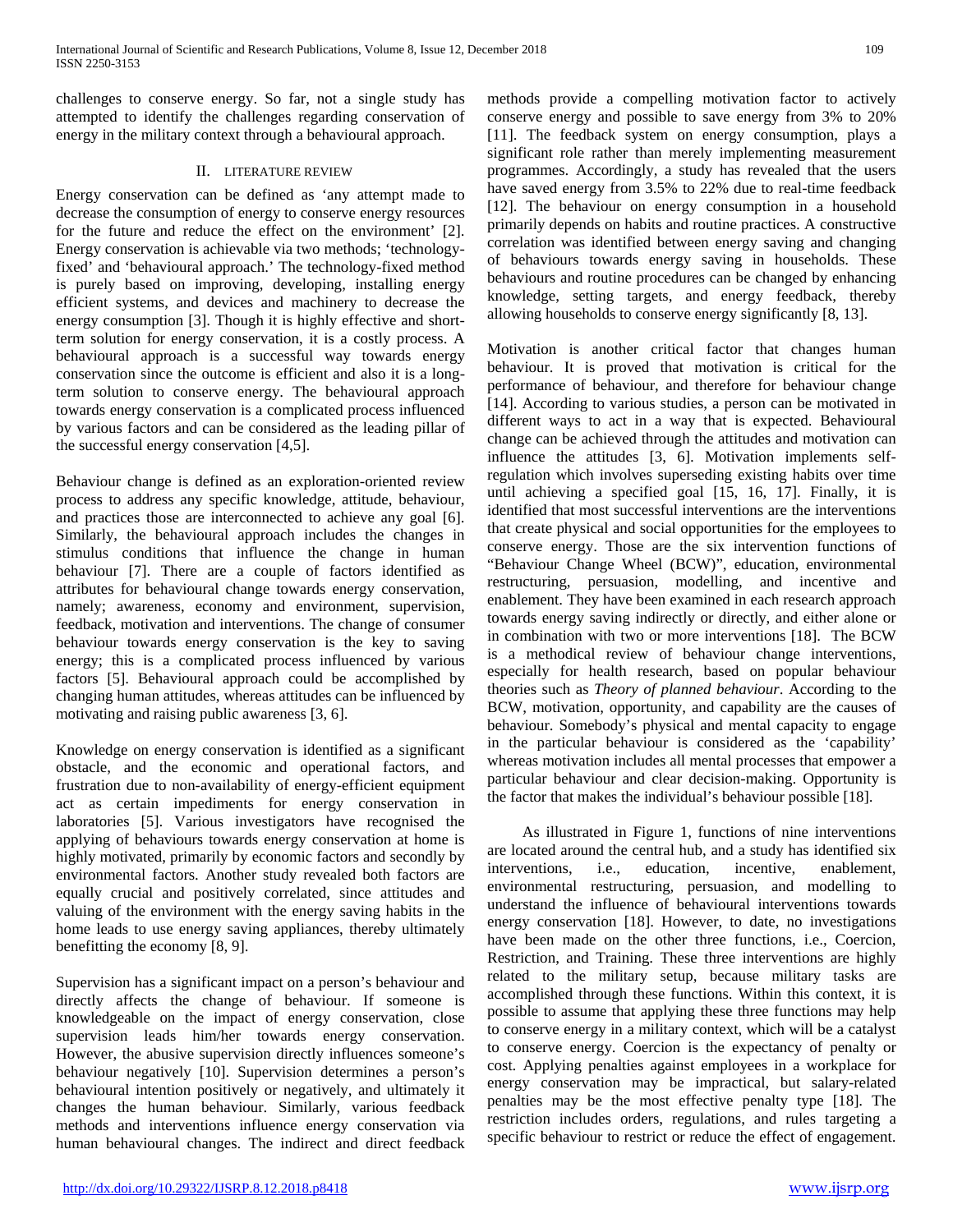Training intervention in the BCW is imparting skills. It is crucial to train on new smart technologies and use them efficiently to save energy. The absence or lack of training directly affects the employees' control of functioning such as lighting, heating…etc. More often, an employee might operate the air conditioning system without any knowledge on how to use the system in the best way, such as keeping the doors and windows sealed when the air conditioning system is functioning [18].



**Figure 1**: Behaviour Change Wheel [18]

"Theory of planned behaviour" is a development of the "Theory of reasoned action". According to the theory, there is a complicated psychological process behind each individual's behaviour, and the behaviour is an outcome of a sequenced psychological process. The theory states that, the actual behaviour is decided and influenced by the behaviour intention, which is affected by three factors, i.e., Perceived behavioural control, Subjective norms, and Behavioural attitude. Behavioural attitude is the leading attitude of a person that assists or not assists in executing a specific behaviour. Subjective norm indicates the pressure and influence of the society that persuades someone to decide when to perform and whether to perform the particular behaviour. Perceived behavioural control includes the ability of an individual to perform a behaviour, and it reflects the actual control conditions of that behaviour. Therefore, perceived behavioural control has a straight influence on the behaviour [19].

The factors identified through the literature review, which influence the behaviour related to the energy conservation, can be explained and applied to the theory of planned behaviour as illustrated in Figure 2. The factors that influence behavioural intention; awareness of energy conservation, training, motivation, feedback, and the impact on the economy and the value of the environment, are grouped under behaviour attitudes. Restriction along with supervision and coercion, the controlled beliefs, are grouped under the perceived behavioural controls. These interventions build the ability to perform the expected behaviour. However, the literature does not reveal a relationship between the identified factors and subjective norms, since they do not force or persuade someone to decide when and whether to perform a particular energy conservation behaviour.



**Figure 2**: Theory of Planned Behaviour and factors identified

Behavioural approach plays a significant role in the effective energy conservation, since it depends on human behaviour significantly. Therefore, any factor or challenge affecting the behaviour intention can be recognised as a sub-challenge to achieve behavioural change to reach energy conservation. This study focuses on identifying the consequences of all factors discussed in the literature review, to recognise the challenges of electricity conservation through the behavioural approach in the Navy. Most previous studies on similar topics have been conducted overseas, and only a limited number of research is performed regionally. Investigations on energy conservation through changing human behavioural approach in Sri Lanka, or in the SLN was not found. Hence, a wide gap exists in the knowledge between available studies and what remains to be studied in the subject. Therefore, the objective of this study is to identify the factors or challenges affecting human behavioural approach towards energy conservation in the SLN.

## III. METHODOLOGY

The study followed an inductive approach since it is designed to derive a theory based on observations from specific to general. An open-ended questionnaire and structured interviews were used to understand the challenges and barriers affecting energy conservation through human behavioural approach. Qualitative method was used since such analysis helps to understand the challenges affecting energy conservation through human behaviour change. The research is outlined in a cross-sectional time zone because the study is limited to a specific time frame. As shown in Figure 3, the independent variable represents the behavioural intent that influences the behavioural change towards energy conservation as identified by the literature. The awareness, impact on economy and environment, feedback, supervision, motivation, coercion, restriction, and training are the main contributing factors to the behaviour intent that influence the behavioural change, according to the literature review.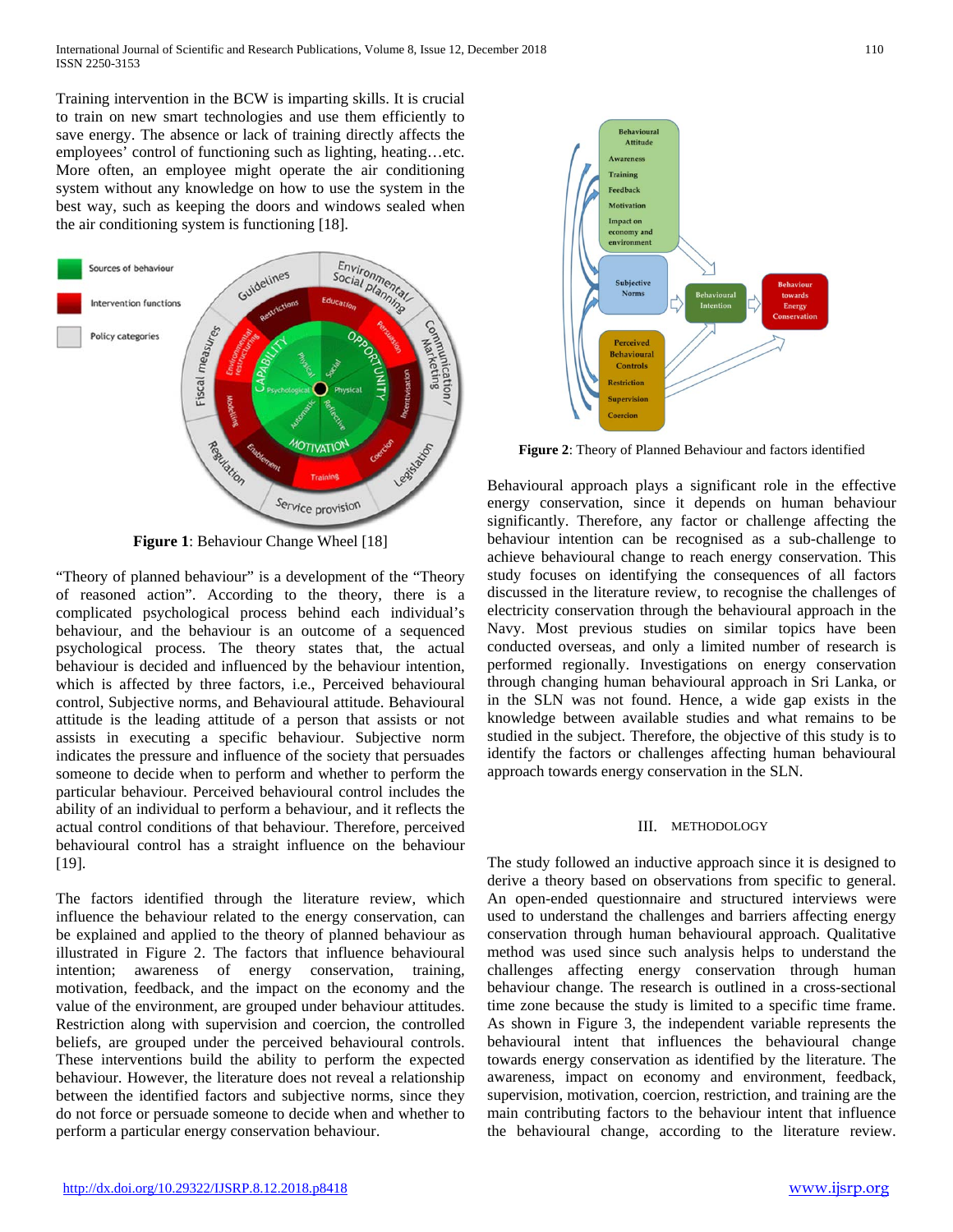Therefore, the contributing factors to the independent variable are considered as barriers or challenges, and the behaviour towards energy conservation represents the dependent variable of the study.



**Figure 3**: Relationship of factors affecting behaviour intention to change behaviour towards energy conservation

Structured in-depth interviews and an open-ended questionnaire produced the primary source of data. It helped to explore the topic and the factors affecting the behavioural change of participants profoundly, and finally analysed the research questions. Open-sources such as research documents, journal articles, books, and websites provided the secondary data to identify the research problem and construct a conceptual framework. The population was the ship's crew at SLNS Rangalla with 1395 persons as at 16 Apr 2018, and the samples were selected based on purposive sampling/judgemental sampling. The primary objective of the judgemental sampling method is to focus on specific characteristics of the population that will best assist in answering the research questions [20]. The homogeneous sampling procedure was used to select sample units based on their similar characteristics. Initially, the sample size was not pre-determined because it depends on the data saturation concept [21]. Data were collected from 15 personnel, because data saturation was observed after distributing the questionnaire and conducting 10-12 interviews.

Content analysis, which is a process of categorising verbal and written data to classify, summarise, and tabulate, was used for data analysis [22, 23]. In content analysis, interviews and answers were examined to identify the keywords, paragraphs, or themes [24]. Interviewed data and answers for the open-ended questionnaire were analysed under three stages using a manual method and the MS Excel software; open coding process, categorisation process and recognition of categories [25]. The questionnaire was pilot tested to identify the suitability and reliability to refine the questionnaire, and assure the absence of any doubt when answering the questions during the interview and facilitate data recording. The grounded theory analytical procedure was followed to generate a theory based on the central

theme developed from the data. The data display and analysis procedure were also employed to organise and assemble data into diagrammatic visual displays.

## IV. RESULTS

Based on the analysis of data, the following results were derived. Graph 2 to 7 depicts the responses received through the openended questionnaire, which were subjected to initial coding for easy interpretation, and Table 1 summarises the final themes identified by the study. The avenues of contribution of SLNS Rangalla towards energy conservation as an individual organization was derived through data and shown in Graph 2.



**Graph 2**: Contribution of SLNS Rangalla for electricity conservation

Existing electricity conservation practices in the SLN, indicated by the respondents, are depicted in Graph 3.



**Graph 3**: Existing electricity conservation practices in the SLN

The personal contribution towards electricity conservation in SLNS Rangalla is summarized as shown in Graph 4.



**Graph 4**: Respondents' contribution towards electricity conservation

Factors behind such behaviour to initiate energy conservation, those were indicated by the respondents, are shown in Graph 5.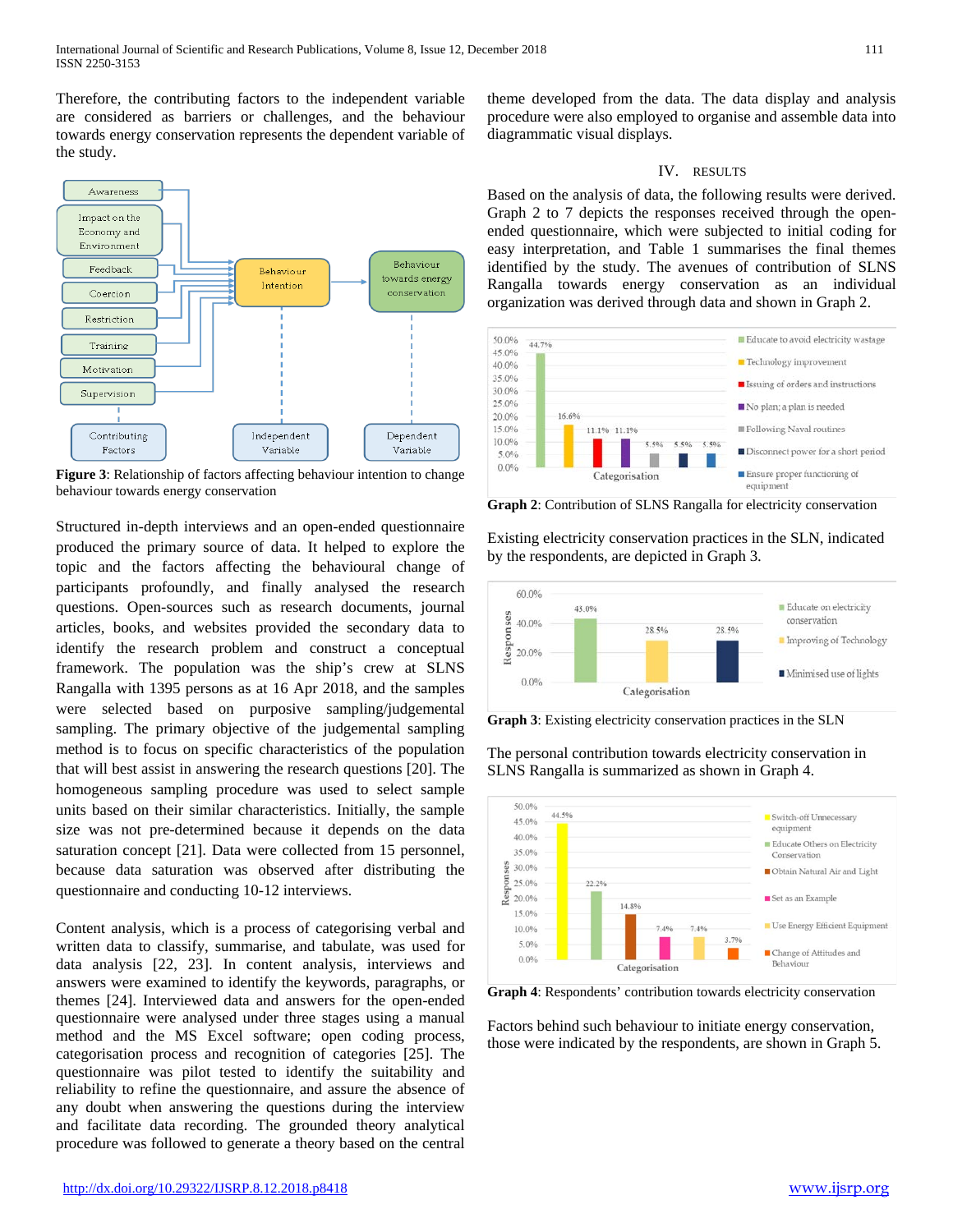



The approaches of the respondents, to influence others' behaviour towards energy conservation is summarized in Graph 6, which was used to identify the factors affecting behavioural change of naval personnel towards energy conservation.



**Graph 6**: The way of influencing other's behaviour towards electricity conservation

In order to derive possible recommendations and solutions to enhance energy conservation in the Navy, the avenues suggested by the respondents to enhance conservation of energy in the SLN are depicted in Graph 7.





After recognising the initial coding, similar coding/categories were identified. These categories were further refined and reduced by grouping similar and overlapped categories together. Finally, a few inductive categories/themes were derived through the data interpretation, as depicted in Table 1.

| S/N <sub>0</sub> | <b>Grouping of Initial Coding</b>           | <b>Inductive</b>  |
|------------------|---------------------------------------------|-------------------|
|                  |                                             | <b>Categories</b> |
|                  |                                             | /Themes           |
|                  | Educate on electricity conservation and the |                   |
|                  | impact of wasting                           |                   |
|                  | Knowledge on power crisis                   |                   |
|                  | Impact on economy                           | Awareness         |
|                  | Impact on environment                       |                   |
|                  | Obtain the maximum advantage of natural     |                   |
|                  | light and air                               |                   |

| $\mathbf{2}$ | Ensure proper functioning of equipment by<br>human<br>Monitor electricity conservation practises                                                                                       | Supervision       |
|--------------|----------------------------------------------------------------------------------------------------------------------------------------------------------------------------------------|-------------------|
| 3            | Disconnect power for a short period<br>Minimise usage of lights<br>Regulate individual equipment usage<br>Issuing of orders and instructions                                           | Restriction       |
| 4            | Use authority and impose penalties                                                                                                                                                     | Coercion          |
| 5            | Set as an example to others                                                                                                                                                            | Referent<br>Power |
| 6            | Switch-off unnecessary equipment when not<br>in use<br>Habit since childhood and home practise<br>Individual personnel attitudes                                                       | <b>Attitudes</b>  |
| 7            | Understand as everyone's duty<br>Understand as everyone's responsibility<br>Individual responsibility for conservation<br>Set targets for responsible personnel to save<br>electricity | Responsibility    |
| 8            | Smart meters and separate bills for individual<br>rooms and offices                                                                                                                    | Feedback          |
| 9            | Reward who achieve the set electricity saving<br>targets                                                                                                                               | Motivation        |

## V. DISCUSSION

As the results of the study shows, awareness of energy conservation influences the behavioural intention, and thereby behaviour of the naval personnel could be directed towards energy conservation. Supervision also has a significant impact on a person's behaviour and directly affect the change of behaviour. If someone is knowledgeable on the impact of energy conservation, close supervision leads him towards energy conservation.

Furthermore, coercion is the expectancy of penalty or cost. Though it is difficult to practice, coercion in a typical working environment, in a military context, this could be easily adopted, since every place and equipment has a responsible person. Authority can supervise whether employees follow the conservation practices, and if not, can impose penalties for those who violate in a military environment. Therefore, coercion may carry a significant impact on human behaviour change. Awareness, supervision, restriction, and coercion were identified as inductive categories/themes. These inductive categories were derived through the existing energy conservation practices of the SLN and have proved that the present conservation practices are directly and indirectly influence the change of human behaviour towards energy conservation. The Theory of Planned Behaviour forms the basis for explaining the relationship between categories and behavioural change.

The factors affecting behavioural change of naval personnel towards energy conservation were also identified. Since enhancing awareness of energy conservation directly influences the behavioural attitude under the theory of planned behaviour, it is a successful approach towards energy conservation. Apart from that, referent power promotes the behavioural attitude of a person and leads him towards the expected behaviour.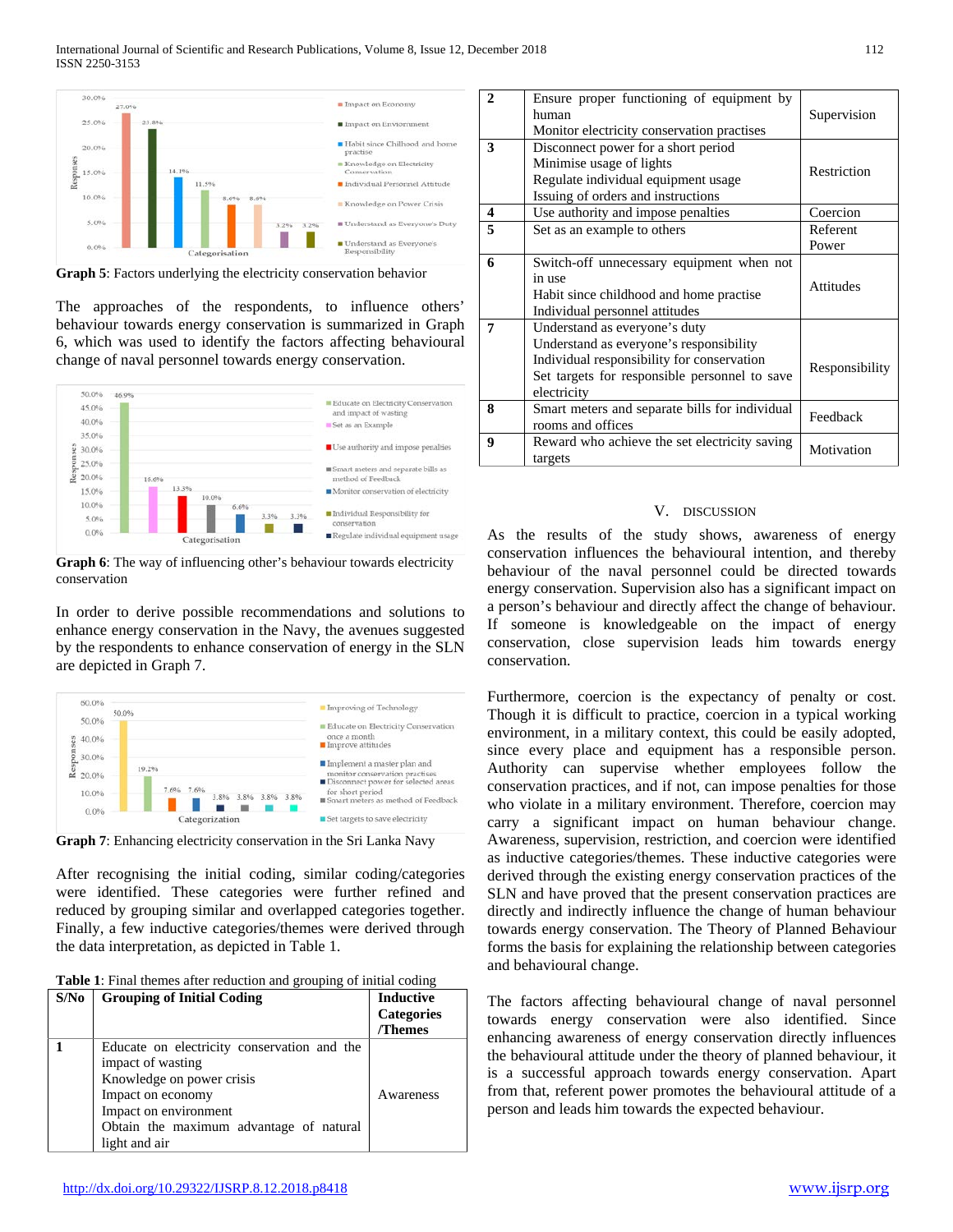The underlying factors of a person's energy conservation practices were identified as a part of this study. Awareness on impact of wasting energy on the economy and environment, energy conservation, and existing power crisis could be categorised under the awareness of energy conservation with significant impact on behavioural attitude. The study further proved that habits and attitudes also lead towards energy conservation. Furthermore, conservation of energy is a prime duty and responsibility of all citizens, and individual responsibility has forced their behaviour positively towards energy conservation. It depicts that, when a person becomes responsible, his/her behaviour change significantly towards the expected direction. The responsibility related to a person's belief that others think he or she should engage in such behaviour, which could be grouped under subjective norms. It is interrelated with factors of behavioural attitude as explained above, awareness of the impact on economy and environment resulting from wasting electricity, power crisis, and electricity conservation practices.

Ways in influencing others behaviour towards energy conservation are, educating others on energy conservation and the impact of wasting and setting an example to others. Furthermore, conservation practices could be monitored and even authority can be used to impose penalties for the personnel who violate. Restriction and supervision are interconnected with. coercion and carry a significant impact on human behaviour change. Feedbacks such as, providing smart meters for individuals' rooms, and display bills of previous months, have a direct impact on behavioural attitude.

The study also derived possible recommendations and solutions to enhance energy conservation in the Navy through behavioural change, which includes enhancing the awareness on energy conservation from top to bottom, restricting electricity for selected areas, implementing a master conservation plan with an efficient monitoring mechanism and rewarding system. All inductive themes derived in this study, i.e., awareness, supervision, restriction, coercion, referent power, habit, responsibility, feedback, and motivation, are summarised according to the theory of planned behaviour as depicted in Figure 4.



**Figure 4**: Theory of planned behaviour and all inductive categories derived

#### VI. CONCLUSION

Behavioural change is a long-term solution for energy conservation, and thus, this study was mainly focused on identifying the factors affecting the behavioural change towards the said purpose. Considering the human strength of the Sri Lanka Navy, the study aimed to recognise the factors influencing human behavioural change. The Theory of Planned Behaviour was utilised to further investigate how the identified factors influence human behaviour. The study revealed that changing human behaviour through these factors is challenging and implementing a suitable and effective mechanism is a need. This study identified the following inductive categories as the contributing factors that stimulate the behaviour intention towards behavioural change; awareness, supervision, restriction, coercion, referent power, habit, responsibility, feedback and motivation.

It was revealed that, the present energy conservation practises in the SLN address the contributing factors, i.e., awareness, supervision, restriction, and coercion to apply electricity conservation practices through the change of human behaviour. Further, the referent power, habit, and responsibility emerged as new knowledge. The absence of a factor directly affects the behaviour intention and subsequently influence the expected behaviour. Therefore, these factors could be contemplated as the challenges to human behavioural change for energy conservation. In conclusion, a central theory could be developed, i.e., 'Energy conservation could be achieved through a human behavioural change in the SLN, and the SLN has to identify a suitable effective mechanism to achieve the expected result through the identified factors.'

Following major recommendations are made to enhance the energy conservation through human behaviour change in the SLN.